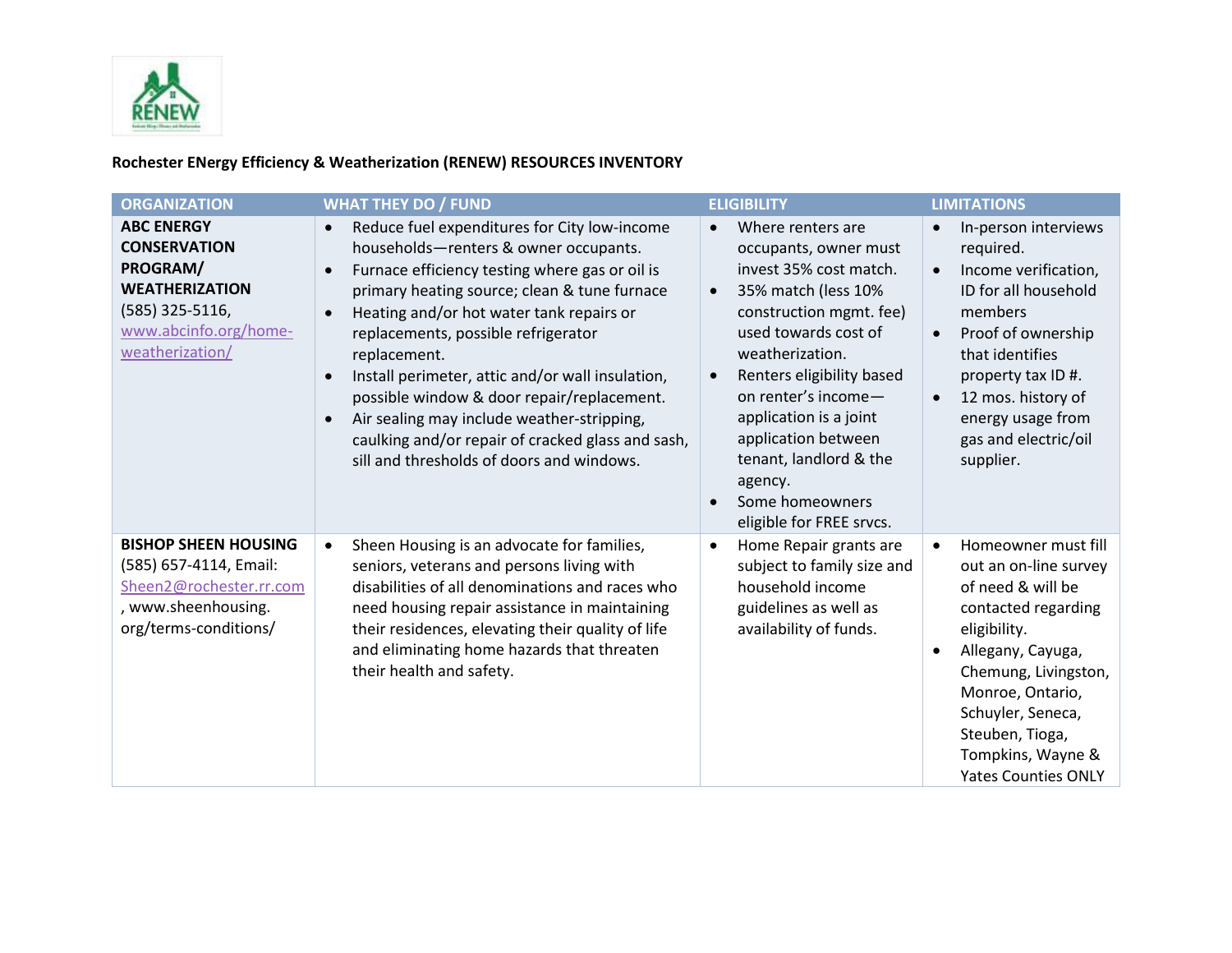| <b>CITY OF ROCHESTER</b><br><b>EMERGENCY ASSISTANCE</b><br><b>PROGRAM (EAP)</b><br>Applications available at<br>all City of Rochester<br><b>Neighborhood Service</b><br><b>Centers</b><br>www.cityofrochester.gov/<br>HomeRepairGrants/ | City of Rochester single-family owner occupants<br>$\bullet$<br>for repair or replacement of furnace, hot water<br>heater, or water lines.<br>Income verification for all occupants age 18+.<br>$\bullet$                                                                                                                                                                                                                                                                                                                                                                                                | Property taxes must be<br>$\bullet$<br>up to date or owner<br>must be current with<br>payments under a City<br>tax agreement.                                                                                                                                               |                                                                                            |
|-----------------------------------------------------------------------------------------------------------------------------------------------------------------------------------------------------------------------------------------|----------------------------------------------------------------------------------------------------------------------------------------------------------------------------------------------------------------------------------------------------------------------------------------------------------------------------------------------------------------------------------------------------------------------------------------------------------------------------------------------------------------------------------------------------------------------------------------------------------|-----------------------------------------------------------------------------------------------------------------------------------------------------------------------------------------------------------------------------------------------------------------------------|--------------------------------------------------------------------------------------------|
| <b>CITY OF ROCHESTER</b><br><b>LANDLORD</b><br><b>REIMBURSEMENT GRANT</b><br><b>PROGRAM - COVID19</b><br><b>RESPONSE</b><br>www.cityofrochester.gov/<br>HomeRepairGrants/                                                               | Available to residential rental property owners.<br>$\bullet$<br>Will reimburse up to \$2,000 in cosmetic repairs<br>$\bullet$<br>and maintenance necessary to prepare a vacant<br>unit to be rented to help ensure sufficient<br>supply of available housing units.<br>Unit must be rented to a household with<br>$\bullet$<br>verified income at or below 60% AMI.                                                                                                                                                                                                                                     | Pre-qualification<br>$\bullet$<br>required before work<br>begins or it will be<br>ineligible for<br>reimbursement.                                                                                                                                                          | Funding limited and<br>٠<br>on first-come, first-<br>served basis.                         |
| <b>CITY OF ROCHESTER LEAD</b><br><b>HAZARD CONTROL</b><br><b>GRANT</b><br>Applications available at<br>all City of Rochester<br><b>Neighborhood Service</b><br><b>Centers</b><br>www.cityofrochester.gov/<br>HomeRepairGrants/          | Available beginning August 2020.<br>$\bullet$<br>City of Rochester will address lead hazards in<br>$\bullet$<br>housing units for low-income families with<br>children & make healthy homes assessments.<br>\$14,000/unit (no repayment) for lead work plus<br>$\bullet$<br>\$1,400 for Health & Safety Interventions.<br>Landlords & owner-occupants are eligible.<br>$\bullet$<br>Window replacement, entry door and porch<br>$\bullet$<br>repair or replacement, paint stabilization, bare<br>soil treatment and general rehabilitation.<br>Assistance will vary with needs of property.<br>$\bullet$ | Income based.<br>$\bullet$<br>Families w/children<br>$\bullet$<br>under six or who have<br>children w/elevated<br>blood lead levels are<br>eligible if income does<br>not exceed eligibility<br>levels.<br>Offers assistance finding<br>$\bullet$<br>certified contractors. | Owner must occupy<br>$\bullet$<br>home for at least 5<br>yrs. after completion<br>of work. |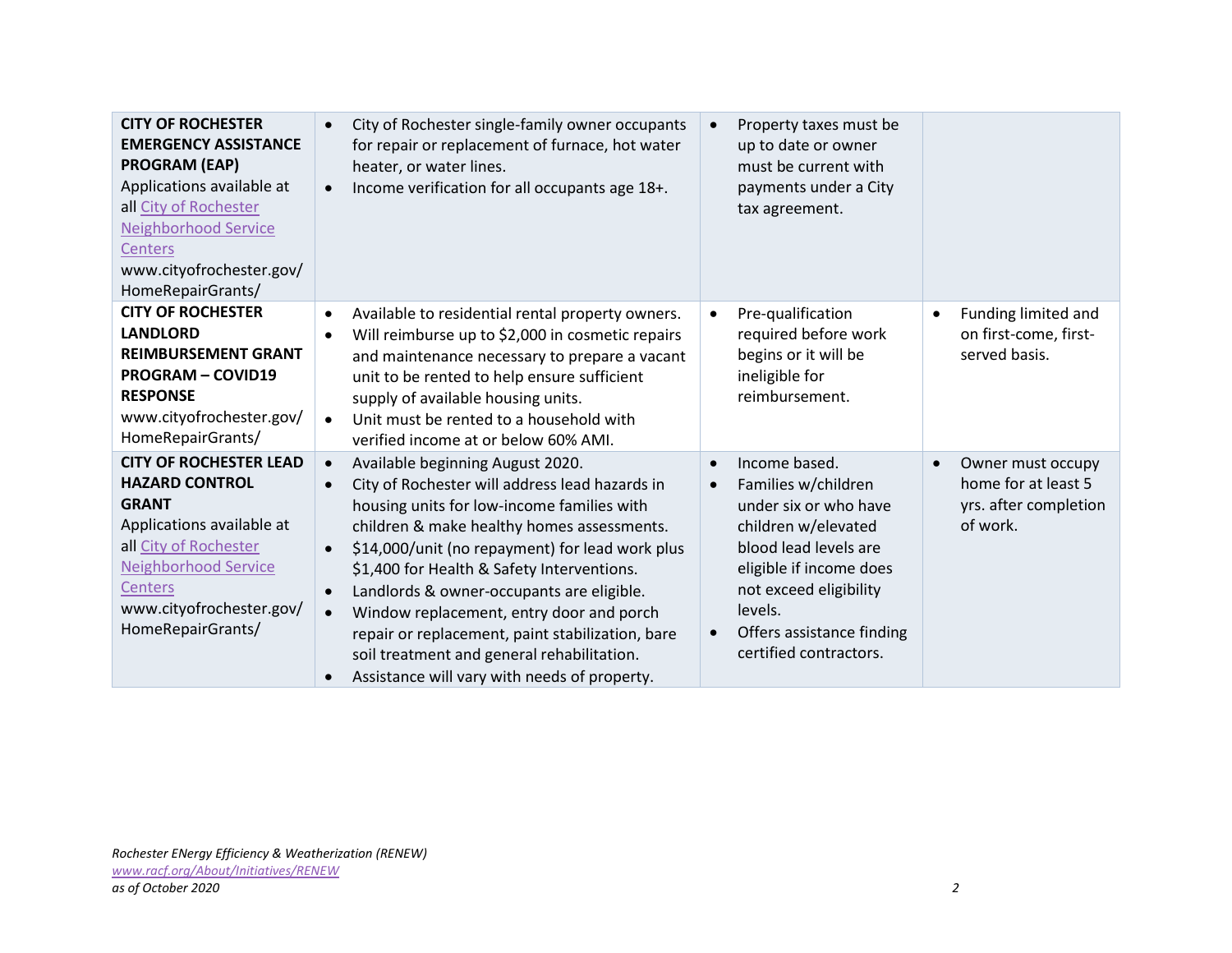| <b>GREECE RESIDENTIAL</b><br><b>IMPROVEMENT</b><br>PROGRAM (GRIP), Town<br>of Greece, 1 Vince Tofany<br>Blvd. Greece, NY 14612,<br>(585) 723-2384<br>www.greeceny.gov/news/<br>1072-greece-town-<br>supervisor-bill-reilich-<br>announces-new-eligibility-<br>standards-for-the-greece-<br>residential-improvement-<br>program-grip | Provides grants to income-eligible single-family<br>owner occupants in Greece, NY for home repairs<br>and improvements<br>Homeowners may be eligible for up to 100% of<br>$\bullet$<br>project cost, not exceeding max. grant amount<br>of \$6,000.<br>Current on mortgage, taxes, & homeowner's<br>$\bullet$<br>insurance. Gross income for all persons in the<br>household, related & non-related for the current<br>year, must meet income guidelines.                                                                |                                                                                                                                                           | Homeowner has<br>owned and resided in<br>the home for one<br>complete year and<br>currently reside in<br>the home.<br><b>TOWN OF GREECE</b><br><b>ONLY</b>         |
|-------------------------------------------------------------------------------------------------------------------------------------------------------------------------------------------------------------------------------------------------------------------------------------------------------------------------------------|--------------------------------------------------------------------------------------------------------------------------------------------------------------------------------------------------------------------------------------------------------------------------------------------------------------------------------------------------------------------------------------------------------------------------------------------------------------------------------------------------------------------------|-----------------------------------------------------------------------------------------------------------------------------------------------------------|--------------------------------------------------------------------------------------------------------------------------------------------------------------------|
| <b>HOMEWORKS: a STAR</b><br>home maintenance<br>service, Catholic Family<br>Center of Rochester,<br>Joe Grant, Program<br>Administrator,<br>(585) 233-4093,<br>www.cfcrochester.org/our<br>-services/enabling-<br>independence/older-and-<br>vulnerable-adult-<br>services/#star                                                    | Home repairs & maintenance assistance.<br>$\bullet$<br>Provides professional, trustworthy, friendly<br>$\bullet$<br>service providers who have agreed to work at a<br>discounted rate.<br>Enrolled clients pay for services at three rates:<br>$\bullet$<br>UNSKILLED LABOR \$15/hr: (yard work not incl.<br>lawn care, see below); SKILLED LABOR \$20/hr:<br>(handyman, most electrical, plumbing,<br>carpentry, painting, gutter cleaning, full service<br>lawn care in limited areas); EMERGENCY<br>SERVICES \$30/hr. | Monroe County<br>$\bullet$<br>residents who are at<br>least 60 years old and/or<br>individuals with a<br>physical or mental<br>disability (no age limit). | <b>ANNUAL FEE based</b><br>upon household<br>income. From \$0<br>(households making<br>under \$18,700/yr.) to<br>\$250 (households<br>making over<br>\$75,000/yr). |
| <b>HOUSING STABILITY</b><br><b>PROGRAM</b><br>Call 2-1-1                                                                                                                                                                                                                                                                            | Monroe County homeowners should call 2-1-1<br>$\bullet$<br>and state that they are in need of foreclosure<br>prevention assistance.<br>A referral will be made to the Housing Council.<br>The Housing Council administers a grant<br>$\bullet$<br>program funded by ESL Charitable Foundation<br>and United Way to help homeowners (and<br>tenants) achieve housing stability through a<br>variety of possible assistance measures.                                                                                      | MUST enroll with the<br>$\bullet$<br>Housing Council program<br>and meet eligibility<br>requirements.                                                     |                                                                                                                                                                    |

*Rochester ENergy Efficiency & Weatherization (RENEW) [www.racf.org/About/Initiatives/RENEW](http://www.racf.org/About/Initiatives/RENEW)*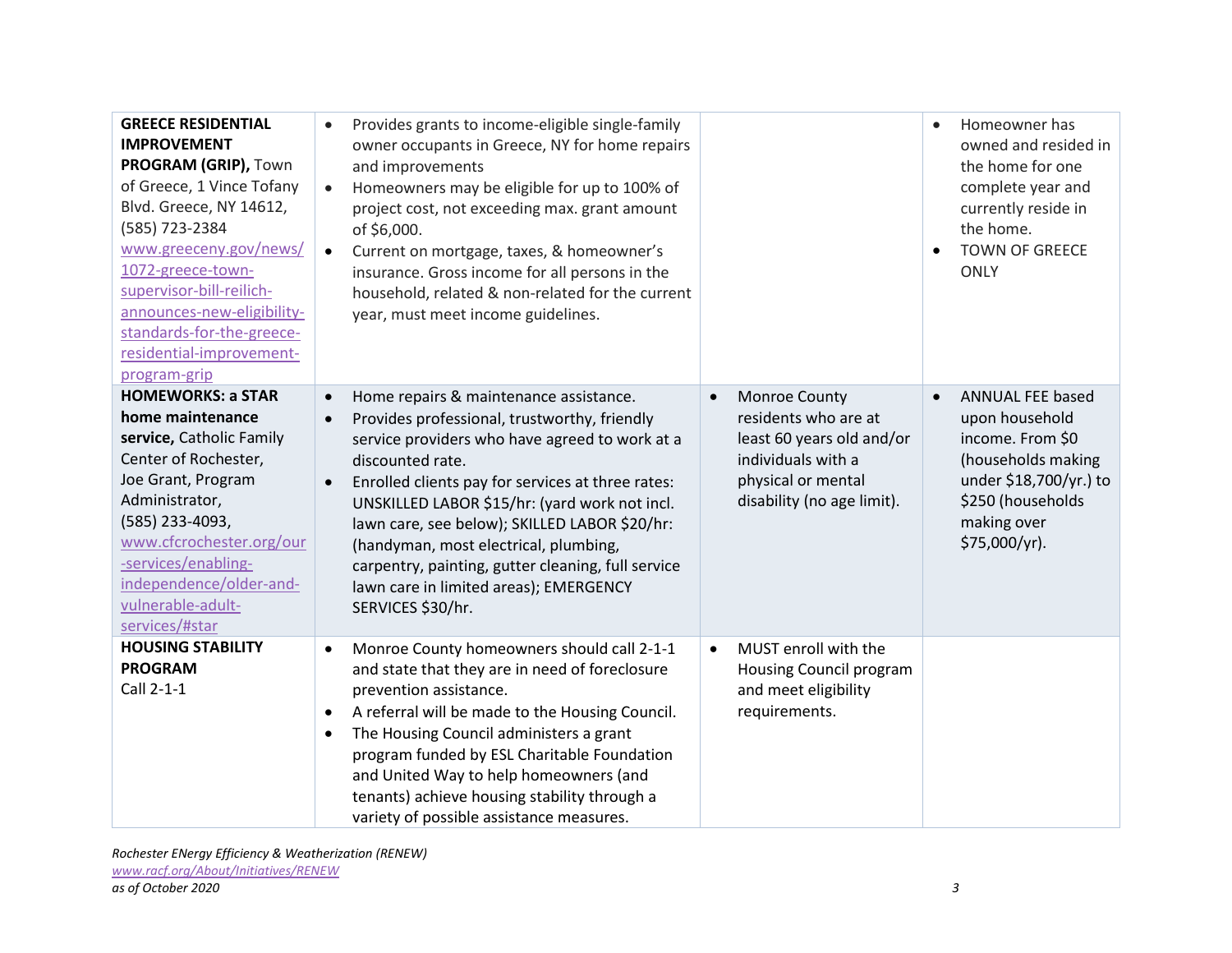| <b>IBERO AMERICAN</b><br><b>DEVELOPMENT</b><br><b>CORPORATION,</b><br>(585) 467-6410<br>http://iaal.org/programs-<br>services/development-<br>corp/                                                                    | Increases affordable housing opportunities in<br>Latino community.<br>Rehab (& sell) vacant properties through HOME<br>Rochester program.<br>Constructs new bldgs. for use by IBERO.<br>$\bullet$<br>Comprehensive home ownership services--<br>$\bullet$<br>homebuyer classes taught in Spanish.<br>Qualified community housing development<br>organization (CHDO).<br>Se habla Espanol.<br>$\bullet$                                                                                                                                           |                                                                                                                                                 |                                                                                                                                                                                                                                         |
|------------------------------------------------------------------------------------------------------------------------------------------------------------------------------------------------------------------------|--------------------------------------------------------------------------------------------------------------------------------------------------------------------------------------------------------------------------------------------------------------------------------------------------------------------------------------------------------------------------------------------------------------------------------------------------------------------------------------------------------------------------------------------------|-------------------------------------------------------------------------------------------------------------------------------------------------|-----------------------------------------------------------------------------------------------------------------------------------------------------------------------------------------------------------------------------------------|
| <b>IRONDEQUOIT HOME</b><br><b>IMPROVEMENT</b><br>PROGRAM (IHIP),<br>Town of Irondequoit,<br>1280 Titus Ave, Rochester,<br>NY 14617 (585) 336-6021<br>www.irondequoit.org/tow<br>n-departments/building-<br>development | Income eligible homeowners in the Town of<br>$\bullet$<br>Irondequoit may qualify for subsidy that pays up<br>to \$4,500 in home repair & improvement costs.<br>Owner-occupied single family and two-family<br>$\bullet$<br>homes eligible.<br>Five year waiting period between grants.<br>$\bullet$<br>Homeowners may not receive more than 2<br>$\bullet$<br>grants.<br>Funded by Federal Community Development<br>$\bullet$<br><b>Block Grant Program</b>                                                                                     |                                                                                                                                                 | In-person interviews<br>$\bullet$<br>required.<br>No open code<br>violations on<br>property.<br>Taxes up to date.<br>$\bullet$<br>Must remain owner-<br>occupied for 5 years.<br><b>TOWN OF</b><br>$\bullet$<br><b>IRONDEQUOIT ONLY</b> |
| <b>MARKETVIEW HEIGHTS</b><br><b>ASSOCIATION,</b><br>308 North Street,<br>Rochester, NY 14608,<br>info@marketviewheights.<br>org<br>www.marketviewheights.<br>org/programs.html#3,<br>(585) 423-1540                    | Property rehab & dvlp services incl. repair grants<br>$\bullet$<br>to homeowners & vacant property rehab for<br>resale to first time homebuyers.<br>Primary objective: eliminate conditions that are<br>$\bullet$<br>or might become hazardous to the health or<br>safety of homeowners and their families.<br>HUD approved counseling agency providing<br>$\bullet$<br>Home Buyer Counseling and Education for first<br>time home buyers, Home ownership Counseling<br>and Education, and Foreclosure Intervention<br>Services in NE Rochester. | Eligibility determined on<br>household size and<br>income.<br>Current on mortgage<br>$\bullet$<br>payments, taxes and<br>homeowner's insurance. | Financial assistance is<br>$\bullet$<br>in the form of<br>deferred payment<br>loans that do not<br>have to be repaid as<br>long as in compliance<br>with all program<br>guidelines.                                                     |
|                                                                                                                                                                                                                        |                                                                                                                                                                                                                                                                                                                                                                                                                                                                                                                                                  |                                                                                                                                                 |                                                                                                                                                                                                                                         |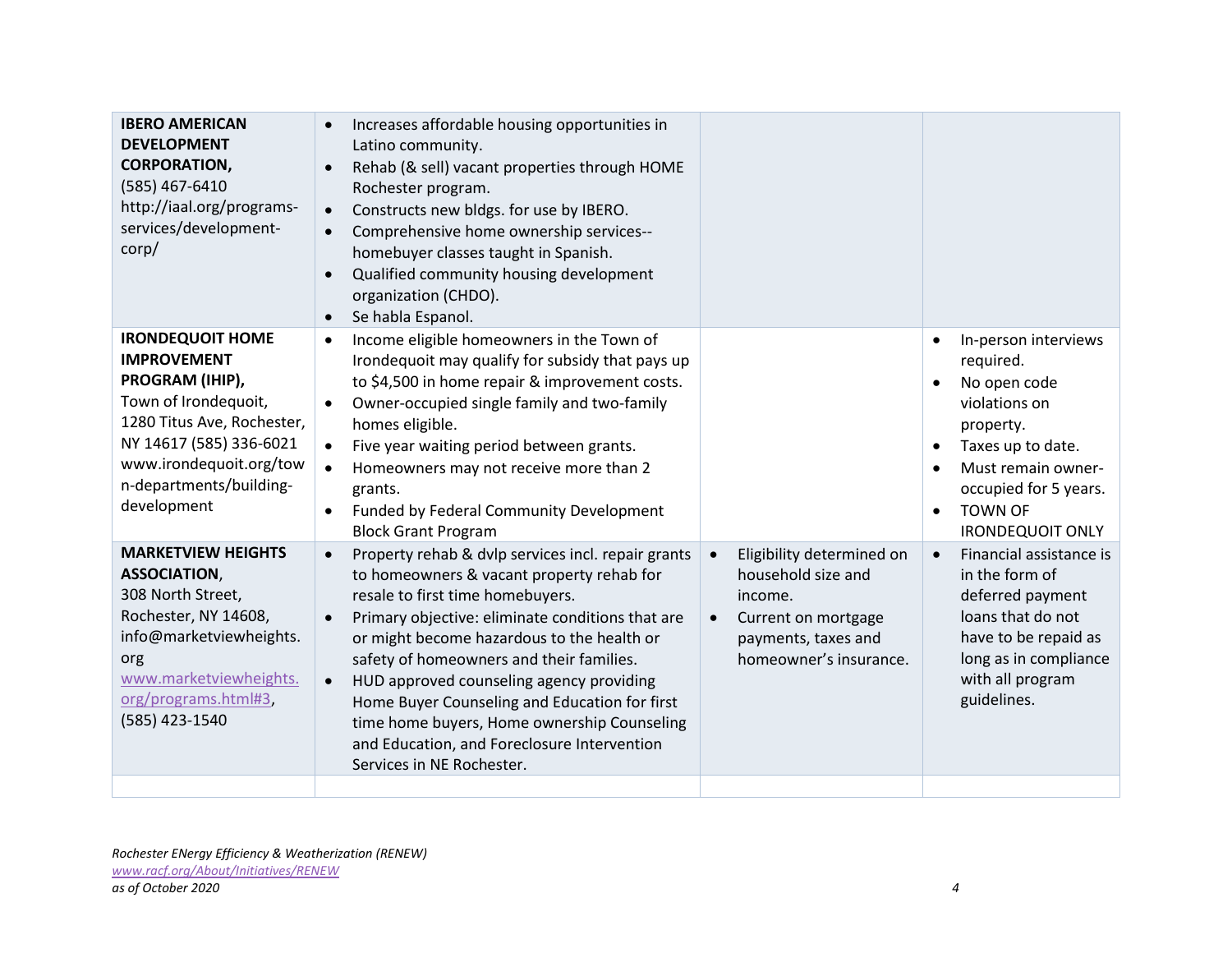| <b>MONROE COUNTY HOME</b><br><b>IMPROVEMENT</b><br>PROGRAM (HIP),<br><b>Community Development</b><br>Office, 1500 CityPlace, 50<br>W. Main St., Rochester,<br>NY 14614, (585) 753-2000,<br>www.monroecounty.gov/<br>planning-community | Provides grants & low interest loans to income-<br>eligible homeowners for home repairs &<br>improvements in towns and villages EXCEPT City<br>of Rochester, Greece and Irondequoit.<br>Eligible repairs include structural (roof,<br>$\bullet$<br>foundation, windows, exterior paint or siding),<br>major systems (plumbing, heating or electrical)<br>and accessibility (ramps, lifts, bathrooms).<br>Applicant may qualify for grant up to<br>$\bullet$<br>\$20,000.00.                                                                                                                                        |                                                                                                                                                                                                                                                                                | <b>EXCLUDES City of</b><br><b>Rochester and Towns</b><br>of Greece and<br>Irondequoit.<br>Routine<br>maintenance,<br>remodeling, cosmetic<br>improvements not<br>eligible repairs.<br>First-come, first-<br>served     |
|----------------------------------------------------------------------------------------------------------------------------------------------------------------------------------------------------------------------------------------|--------------------------------------------------------------------------------------------------------------------------------------------------------------------------------------------------------------------------------------------------------------------------------------------------------------------------------------------------------------------------------------------------------------------------------------------------------------------------------------------------------------------------------------------------------------------------------------------------------------------|--------------------------------------------------------------------------------------------------------------------------------------------------------------------------------------------------------------------------------------------------------------------------------|------------------------------------------------------------------------------------------------------------------------------------------------------------------------------------------------------------------------|
| <b>NEIGHBORWORKS</b><br><b>COMMUNITY PARTNERS</b><br>ROCHESTER, 570 South<br>Ave., Rochester, NY<br>14620, (585) 325-4170,<br>www.nwcprochester.org/                                                                                   | Provides affordable loans and loan/grant<br>$\bullet$<br>products to help "unbankable" homeowners<br>with home repairs, including lead paint<br>remediation and energy loans.<br>Conducts Energy Assessments for EmPower,<br>$\bullet$<br>Assisted Home Performance with Energy Star<br>and Home Performance with Energy Star<br>through NYSERDA.<br><b>Community Development Financial Institution</b><br>(CDFI)<br>Provides Lead Clearance Testing and Lead Risk<br>$\bullet$<br>Assessments. Visit website for pricing.<br>Lead Clearances for Certificate of Occupancies in<br>$\bullet$<br>rental properties. | Loans available to<br>$\bullet$<br>homeowners in Monroe<br>County.<br>EmPower available to<br>$\bullet$<br>income qualified (60%<br>AMI) homeowners &<br>renters.<br><b>Assisted Home</b><br>$\bullet$<br>Performance available to<br>income qualified (80%<br>AMI) homeowners | Residential<br>$\bullet$<br>rehabilitations, not<br>remodeling /<br>cosmetic<br>improvements<br>Must demonstrate<br>an ability to pay off<br>the loan.<br>Grant/loan<br>$\bullet$<br>combinations may be<br>available. |
| <b>PATHSTONE</b><br><b>CORPORATION, 400 East</b><br>Avenue Rochester, NY<br>14607, (585) 546-3700<br>x3025,<br>www.pathstoneenergyinf<br>o.org/                                                                                        | Housing Rehab and Energy Services Dept. at<br>$\bullet$<br>PathStone provides weatherization and energy<br>conservation services to reduce energy usage &<br>obtain optimum efficiency.<br>Provides outreach, education, & customer<br>$\bullet$<br>advocacy for Home Performance w/ Energy Star,<br>EmPower New York, Asst. Home Performance, &<br>Weatherization Assist. Program.<br>Revolving Loan Fund<br>$\bullet$                                                                                                                                                                                            |                                                                                                                                                                                                                                                                                |                                                                                                                                                                                                                        |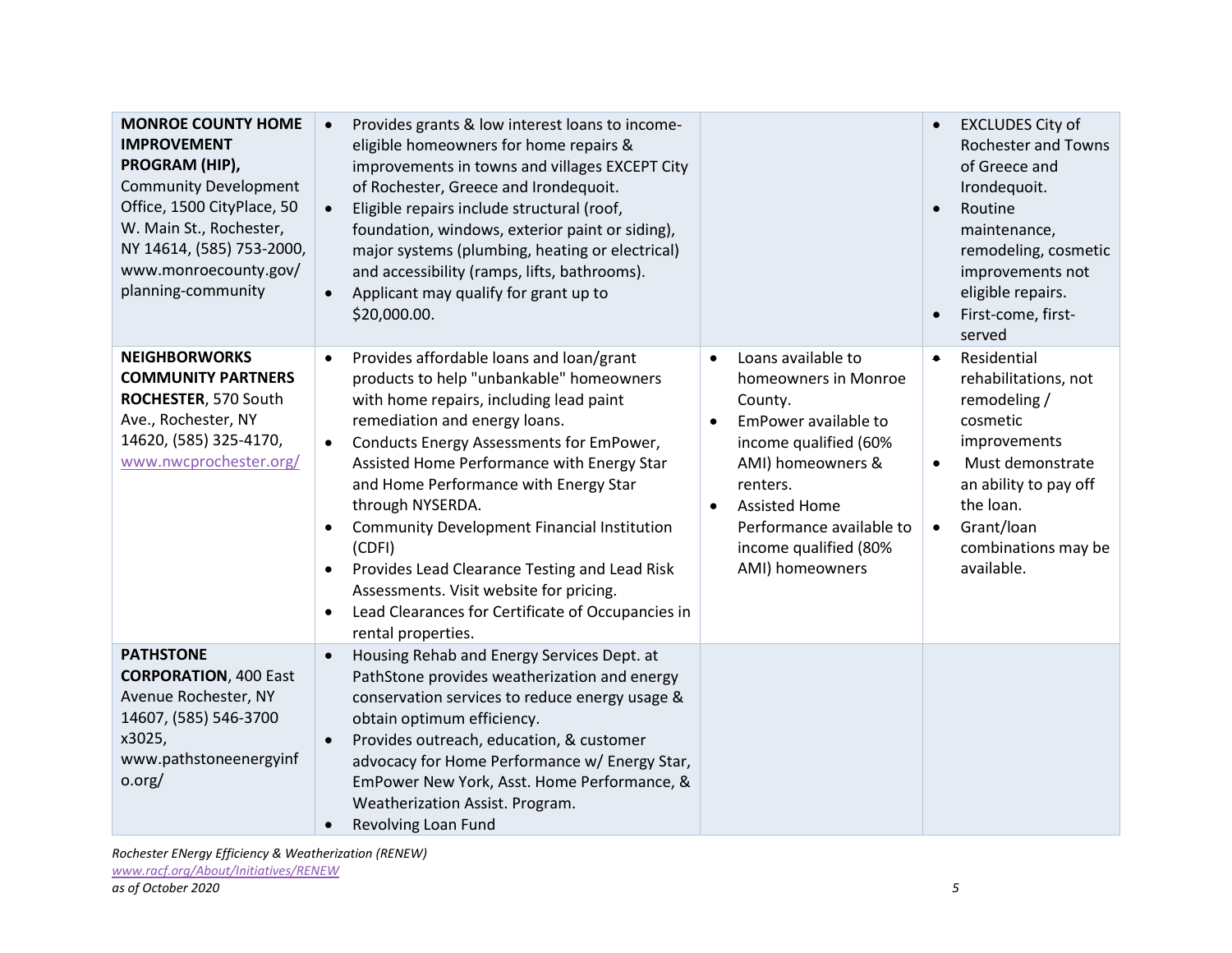|                                                                                                                                                                                      | Provides grant for LMI households for heat<br>$\bullet$<br>pumps and heat pump water heaters.                                                                                                                                                                                                                                                                                                                                                                                                                                                                                                                                                                                                                           |                                                                                                                                                                                                                                                                                                                                                                                                                                |                                                                                                                                                                                                                                                                                  |
|--------------------------------------------------------------------------------------------------------------------------------------------------------------------------------------|-------------------------------------------------------------------------------------------------------------------------------------------------------------------------------------------------------------------------------------------------------------------------------------------------------------------------------------------------------------------------------------------------------------------------------------------------------------------------------------------------------------------------------------------------------------------------------------------------------------------------------------------------------------------------------------------------------------------------|--------------------------------------------------------------------------------------------------------------------------------------------------------------------------------------------------------------------------------------------------------------------------------------------------------------------------------------------------------------------------------------------------------------------------------|----------------------------------------------------------------------------------------------------------------------------------------------------------------------------------------------------------------------------------------------------------------------------------|
| <b>PATHSTONE</b><br><b>WEATHERIZATION, 15</b><br>Prince St. Rochester, NY<br>14607<br>(585) 442-2030 x752,<br>www.pathstoneenergyinf<br>o.org/                                       | Reduce fuel expenditures for Monroe County<br>$\bullet$<br>outside City of Rochester low-income<br>households-renters & owner occupants.<br>Furnace efficiency testing where gas or oil is<br>$\bullet$<br>primary heating source; clean & tune furnace<br>when efficiency is below 75%; in some cases a<br>high efficiency furnace may be installed.<br>Heating and/or hot water tank repairs or<br>replacements, possible refrigerator<br>replacement.<br>Install perimeter, attic and/or wall insulation,<br>possible window & door repair/replacement.<br>Air sealing may include weather-stripping,<br>$\bullet$<br>caulking and/or repair of cracked glass and sash,<br>sill and thresholds of doors and windows. | Where renters are<br>$\bullet$<br>occupants, owner must<br>invest 35% cost match.<br>35% match (less 10%<br>$\bullet$<br>construction mgmt. fee)<br>used towards cost of<br>weatherization.<br><b>Eligibility for renters</b><br>$\bullet$<br>based on renter's<br>income-application is a<br>joint application<br>between tenant,<br>landlord & the agency.<br>Some homeowners<br>$\bullet$<br>eligible for FREE<br>services. | In-person interviews<br>$\bullet$<br>required.<br>Income verification,<br>$\bullet$<br>ID for all household<br>members<br>Proof of ownership<br>that identifies<br>property tax ID#<br>12 mos. history of<br>$\bullet$<br>energy usage from<br>gas and electric/oil<br>supplier. |
| <b>REGIONAL CENTER FOR</b><br><b>INDEPENDENT LIVING,</b><br>(585) 442-6470,<br>www.rcil.org/page/service<br>s/accessibility                                                          | HOME OWNERSHIP & ACCESSIBILITY SERVICES<br>$\bullet$<br>for homeowners or renters with a permanent<br>physical disability that limits access into, out of<br>or around home<br>Pre-purchase financial readiness & home buying<br>$\bullet$<br>oversight/coordinate closing procedures.<br>Assist with locating and applying for funding to<br>modify existing owned home or adapt rented<br>home to meet physical access needs.                                                                                                                                                                                                                                                                                         | Must speak with<br>$\bullet$<br>accessibility specialist to<br>determine eligibility.                                                                                                                                                                                                                                                                                                                                          | Multiple funding<br>streams & services<br>for individual and<br>unique situations.<br>Limitations & specific<br>requirements<br>assessed by RCIL.                                                                                                                                |
| <b>USDA HOME REPAIR</b><br><b>LOANS AND GRANTS</b><br>Rural Dvlp Agricultural<br>Svce Ctr, 3037 Co. Rd 10,<br>Canandaigua, NY 14424<br>(585) 394-0525, x4,<br>www.rd.usda.gov/progra | Also known as the Section 504 Home Repair<br>$\bullet$<br>program, this provides loans to very-low-income<br>homeowners to repair, improve or modernize<br>their homes or grants to elderly very-low-<br>income homeowners to remove health and<br>safety hazards                                                                                                                                                                                                                                                                                                                                                                                                                                                       | For loans, applicant must<br>$\bullet$<br>be 18 or older and a US<br>citizen<br>For grants, be age 62 or<br>$\bullet$<br>older, a US citizen, and<br>not be able to repay a<br>repair loan                                                                                                                                                                                                                                     | <b>APPLICANTS MUST</b><br>$\bullet$<br>RESIDE IN CLARKSON,<br>HAMLIN, MENDON,<br>ODGEN, PARMA,<br>RIGA, RUSH,<br>SWEDEN, &<br><b>WHEATLAND ONLY</b>                                                                                                                              |

*Rochester ENergy Efficiency & Weatherization (RENEW) [www.racf.org/About/Initiatives/RENEW](http://www.racf.org/About/Initiatives/RENEW) as of October 2020 6*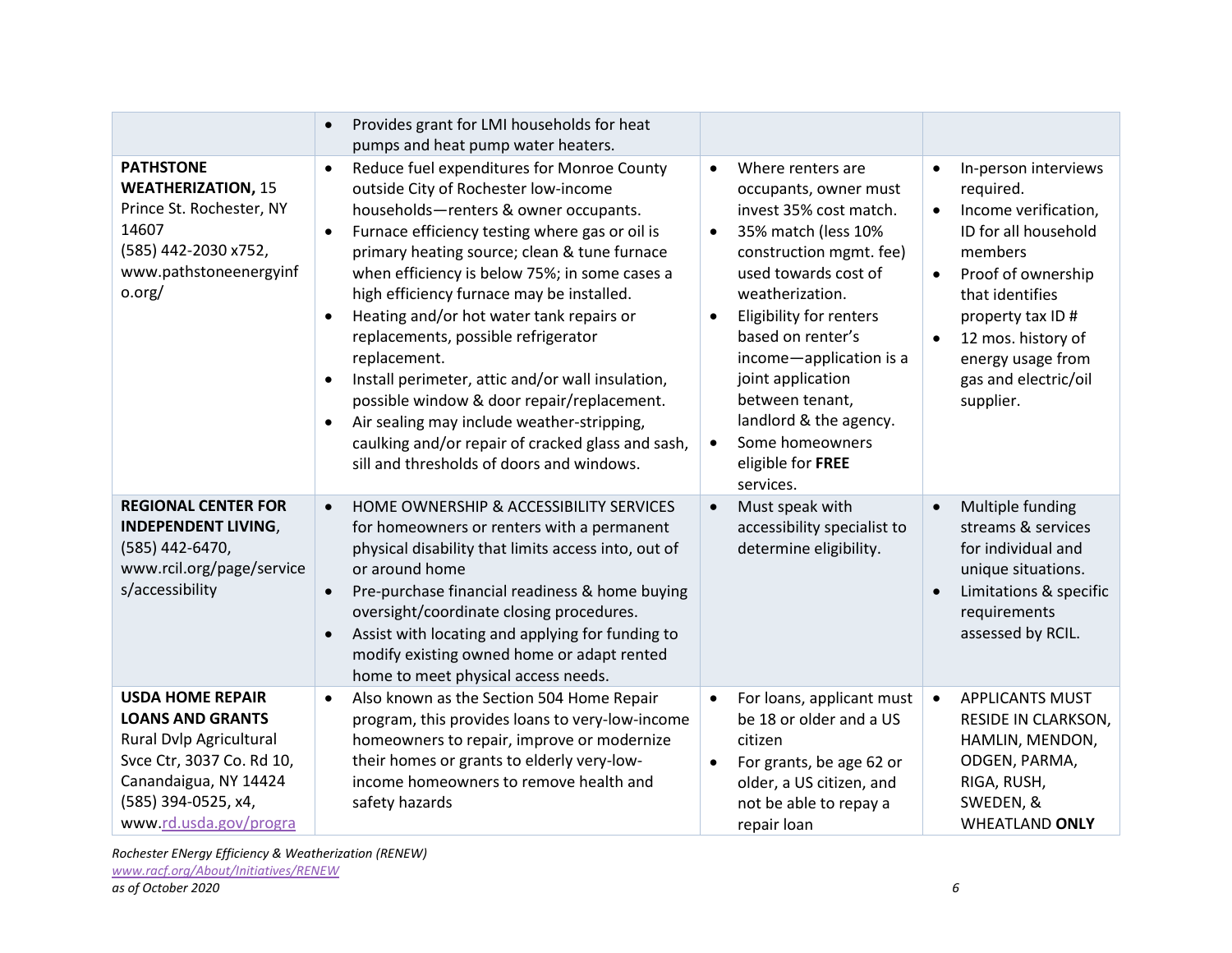| Loans may be used to repair, improve or<br>$\bullet$<br>modernize homes or remove health and safety<br>hazards, i.e. install ramps, replace roof, septic<br>system improvements, furnace replacement,<br>insulation, bathroom handrails, etc.<br>Grants must be used to remove health and<br>safety hazards and/or make the home more<br>accessible for disabled family members.                                                                                                                                                                                                                                                                                                              | Must be homeowner,<br>occupy the house & own<br>the land.<br>Unable to obtain<br>affordable credit<br>elsewhere<br>Loans can be repaid over<br>20 years. |
|-----------------------------------------------------------------------------------------------------------------------------------------------------------------------------------------------------------------------------------------------------------------------------------------------------------------------------------------------------------------------------------------------------------------------------------------------------------------------------------------------------------------------------------------------------------------------------------------------------------------------------------------------------------------------------------------------|----------------------------------------------------------------------------------------------------------------------------------------------------------|
|                                                                                                                                                                                                                                                                                                                                                                                                                                                                                                                                                                                                                                                                                               |                                                                                                                                                          |
| <b>FREE Asthma &amp; COPD Educational Resources:</b><br>$\bullet$<br>Asthma-Asthma Basics: 1 hr. online course;<br>Breathe Well, Live Well: A Guide to Managing<br>Asthma at Home & Work; Open Airways For<br>Schools; Better Breathers Clubs: in-person<br>support groups for patients & caregivers.<br>Lung HelpLine: 1-800-LUNG USA<br>Freedom from Smoking: Ready to Quit?<br>$\bullet$<br>Smoke free policies in Multi-Unit housing-steps<br>for success: online training & toolkit.<br>Lung HelpLine & Tobacco QuitLine 1 (800)<br>$\bullet$<br>LUNG-USA (1-800-586-4872). Detailed &<br>accurate info about lung cancer, asthma, COPD,<br>quitting tobacco & other lung health topics. |                                                                                                                                                          |
| National, evidence-based smoking cessation<br>$\bullet$<br>program to reduce tobacco use among pregnant<br>women & new mothers thru education, hands-<br>on, member-focused guidance.<br>Participants who attend 4 sessions & remain<br>$\bullet$<br>smoke-free can earn up to 8 vouchers for FREE<br>diapers, valued at \$25/ea.                                                                                                                                                                                                                                                                                                                                                             |                                                                                                                                                          |
|                                                                                                                                                                                                                                                                                                                                                                                                                                                                                                                                                                                                                                                                                               |                                                                                                                                                          |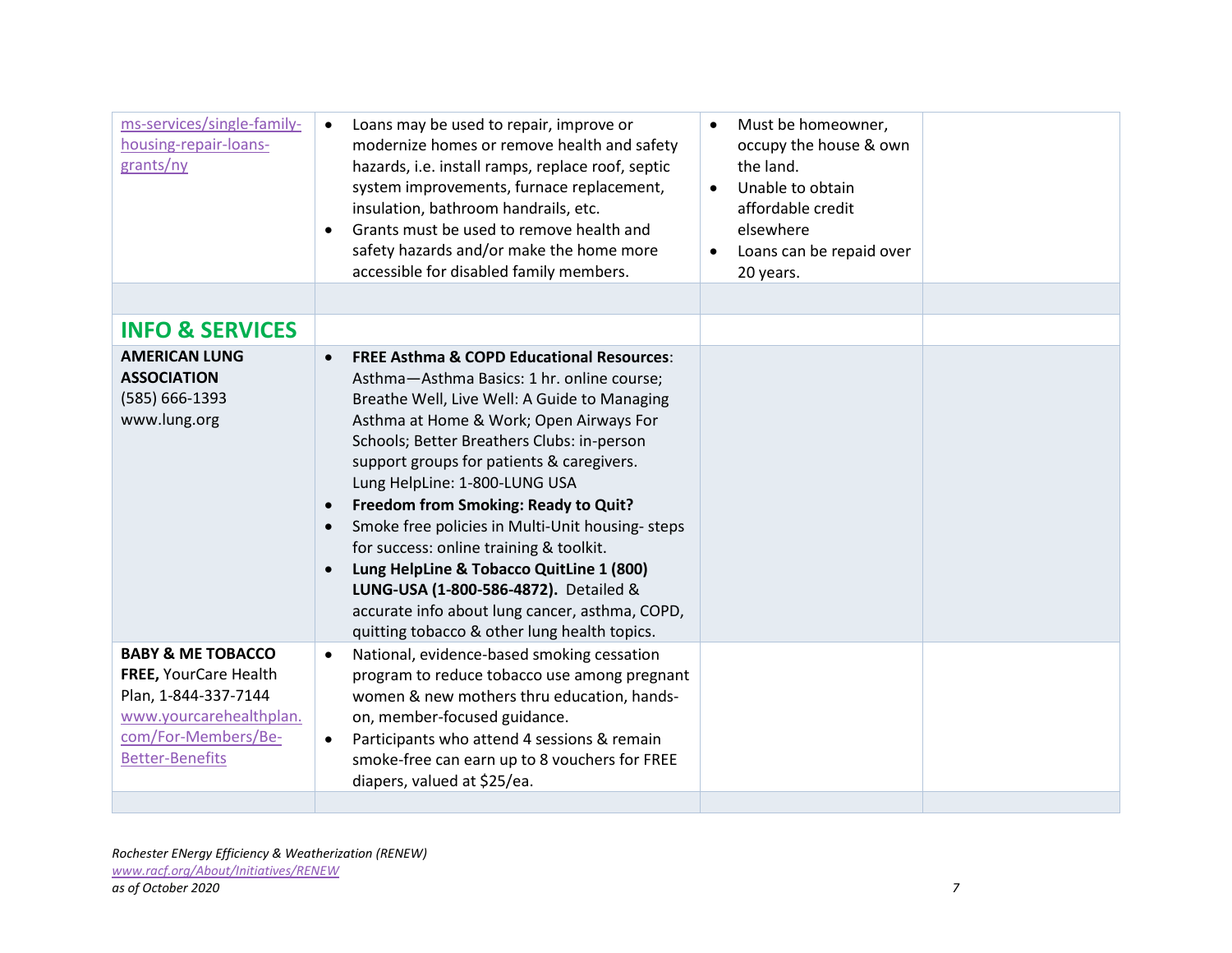| <b>CITY OF ROCHESTER LEAD</b><br>PROGRAM, (585) 428-<br>6520,<br>www.cityofrochester.gov/<br>article.aspx?id=85899360<br>91                                                                                              | Any renter or owner occupant in the City of<br>$\bullet$<br>Rochester can request a FREE inspection for lead<br>hazards. Renters can do so without landlord's<br>permission.                                                                                                                                                                                                                                                                                                                                                                 | Homeowner or landlord<br>$\bullet$<br>must fix lead hazards<br>using the EPA RRP<br>(Renovation, Repair and<br>Painting) rule. |  |
|--------------------------------------------------------------------------------------------------------------------------------------------------------------------------------------------------------------------------|----------------------------------------------------------------------------------------------------------------------------------------------------------------------------------------------------------------------------------------------------------------------------------------------------------------------------------------------------------------------------------------------------------------------------------------------------------------------------------------------------------------------------------------------|--------------------------------------------------------------------------------------------------------------------------------|--|
| <b>CITY OF ROCHESTER TREE</b><br><b>REQUEST</b><br>Call 3-1-1.<br>www.cityofrochester.gov/<br>article.aspx?id=85899366<br>32                                                                                             | Based on demand and tree availability, the<br>$\bullet$<br>Forestry Division offers tree plantings from April<br>to June and occasionally in November. City<br>residents can request a tree to be placed in the<br>public right-of-way (or tree lawn).                                                                                                                                                                                                                                                                                       |                                                                                                                                |  |
| <b>COALITION TO PREVENT</b><br><b>LEAD POISONING,</b><br>www.theleadcoalition.org,<br>(585) 224-3125                                                                                                                     | Outreach and education on lead poisoning<br>$\bullet$<br>prevention to parents, educators, contractors,<br>RRP classes, elected officials, etc.<br>Advocates for best practices and policy<br>$\bullet$<br>implementation to prevent lead poisoning.<br><b>FREE</b> educational materials incl. Lead Awareness<br>$\bullet$<br>for Parents DVD, Healthy Homes, Healthy<br>Families Resource Guide, and Lead Poisoning<br>Prevention Brochures in 8 languages.<br>Call us to schedule a ZOOM presentation on lead<br>paint hazard prevention. |                                                                                                                                |  |
| <b>Consumer Credit</b><br><b>Counseling Service (CCCS)</b><br>of ROCHESTER<br>(585) 546-3440<br>1050 University Ave, Ste.<br>A, Rochester, NY 14607<br>www.cccsofrochester.org/<br>foreclosure-prevention-<br>counseling | FREE Foreclosure Prevention Counseling. If you<br>$\bullet$<br>mortgage is delinquent, take action today.<br>Credit Counseling: Help Create Budget, Review<br>Credit Report, Student Loan Counseling; First<br>Time Home Buyer Counseling, Reverse<br>Mortgage Counseling; Bankruptcy Counseling<br>Workshop topics include First Homebuyer<br>$\bullet$<br>Education, Budgeting and Understanding Your<br>Credit, Post Bankruptcy, Exploring<br>Homeownership                                                                               |                                                                                                                                |  |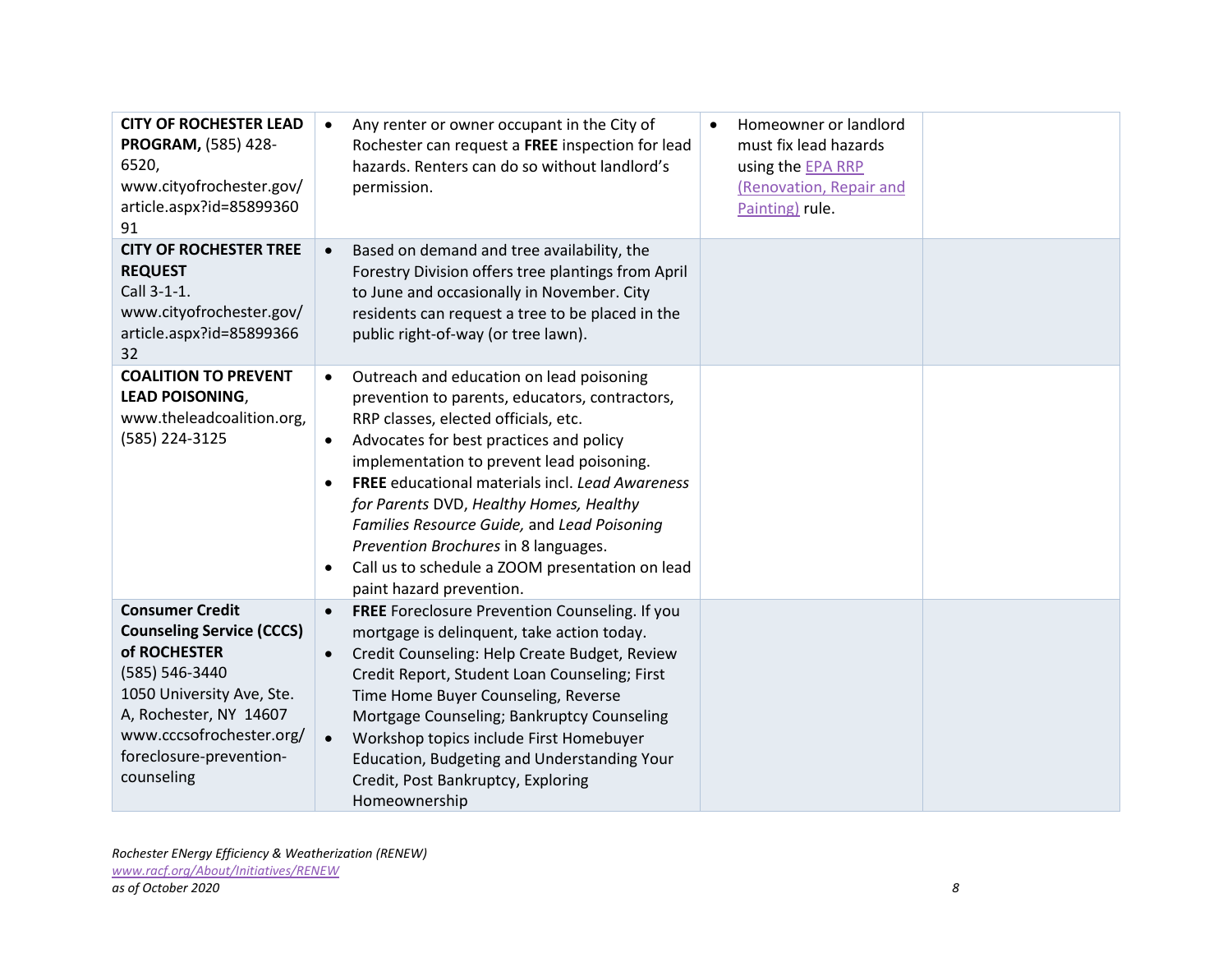| <b>CP ROCHESTER Accessible</b><br>Home Renovations, (585)<br>334-6000 x1223,<br>www.cprochester.org/env<br>ironmental2.asp                                                                                                           | Provides solutions for individuals with physical<br>$\bullet$<br>disabilities who wish to live independently in<br>their homes.<br>Certified Aging-in-Place Specialists work to assist<br>$\bullet$<br>individuals in identifying, locating, & acquiring<br>necessary adaptations to the home.<br>Renovations & modifications built to spec by CP<br>$\bullet$<br>Rochester's approved contractor teams.<br>Adaptive solutions include: overhead lifts,<br>$\bullet$<br>carrying systems, bathroom modifications,<br>vertical lifts, exterior ramps, ramping sidewalks,<br>door widening, van modifications, & relocation<br>of bathroom or bedroom to ground floor. |                                                                                            |
|--------------------------------------------------------------------------------------------------------------------------------------------------------------------------------------------------------------------------------------|----------------------------------------------------------------------------------------------------------------------------------------------------------------------------------------------------------------------------------------------------------------------------------------------------------------------------------------------------------------------------------------------------------------------------------------------------------------------------------------------------------------------------------------------------------------------------------------------------------------------------------------------------------------------|--------------------------------------------------------------------------------------------|
| <b>EPA RRP (RENOVATION,</b><br><b>REPAIR, and PAINTING)</b><br>CLASSES, (585) 206-7642<br>www.ilr.cornell.edu/work<br>er-institute/education-<br>training/workplace-<br>health-and-<br>safety/training/lead-<br>based-paint-training | EPA Renovation, Repair and Painting rule (RRP)<br>$\bullet$<br>affects anyone paid to perform work that<br>disturbs paint in housing and child-occupied<br>facilities built before 1978. Includes: residential<br>rental property owners/managers, general<br>contractors, maintenance personnel & trade<br>contractors including: HVAC, painters, plumbers,<br>carpenters, & electricians.                                                                                                                                                                                                                                                                          | Non-compliance with<br>$\bullet$<br>federal law can result<br>in fines of<br>\$37,500/day. |
| <b>FINGER LAKES</b><br><b>CHILDREN'S</b><br><b>ENVIRONMENTAL</b><br>HEALTH CENTER, URMC,<br>(585) 275-3638<br>www.urmc.rochester.edu/<br>childrens-<br>hospital/children-s-<br>environmental-<br>health.aspx                         | FLCEHC's mission is to prevent, diagnose, &<br>$\bullet$<br>treat environmentally related conditions for<br>families in a 15-country region.<br>Environmental health hazards include physical<br>$\bullet$<br>hazards & toxic substances that may enter a<br>child's body through air, food, or water.                                                                                                                                                                                                                                                                                                                                                               |                                                                                            |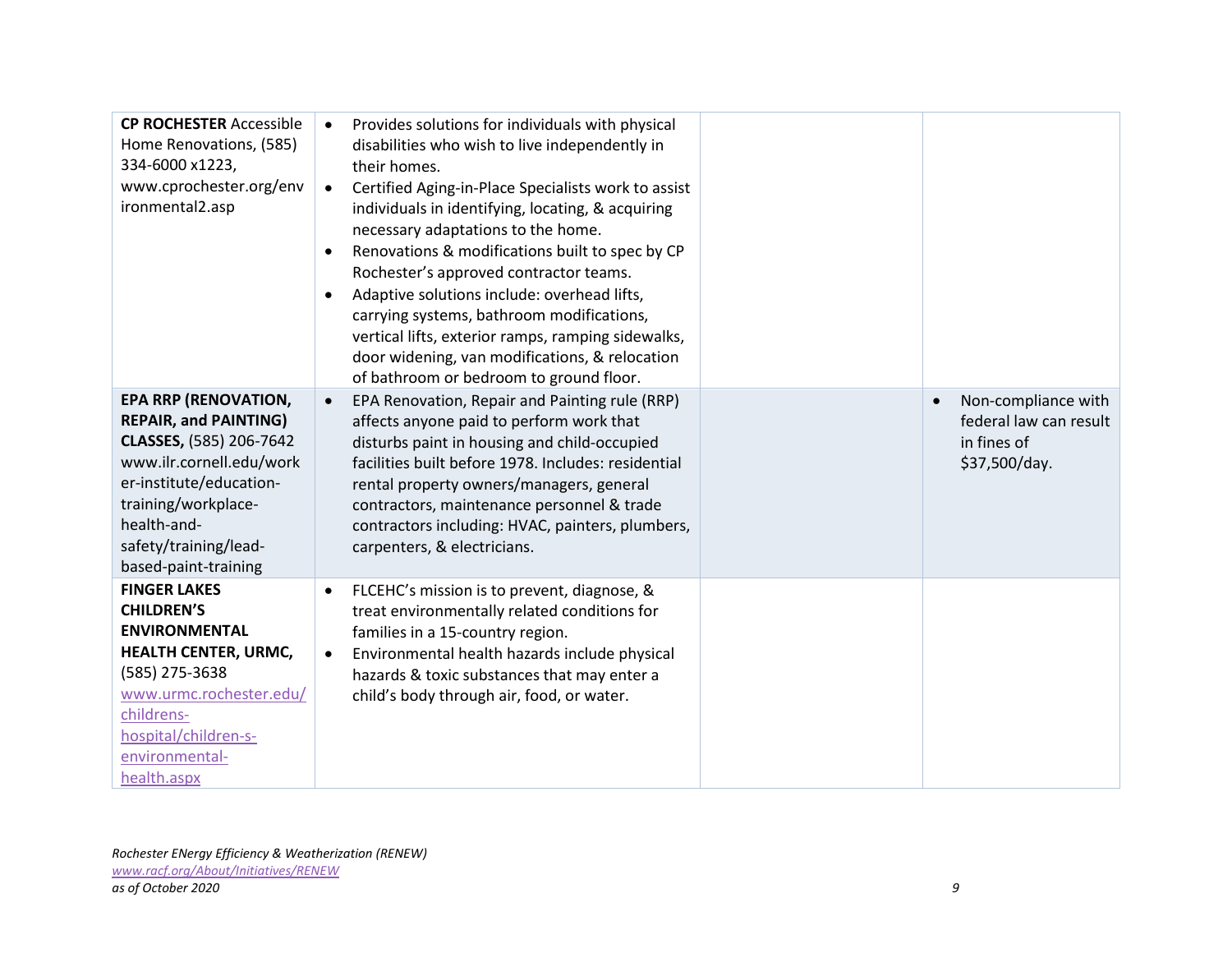| <b>HOME ENERGY</b><br><b>ASSISTANCE PROGRAM</b><br>(HEAP) AND EAP,<br>Monroe County Dept of<br>Human Services,<br>111 Westfall Road<br>Rochester, NY 14620<br>(585) 753-6477<br>http://otda.ny.gov/progra<br>ms/heap/ | Regular HEAP opens 11/2/20. Emergency HEAP<br>opens 1/4/21.<br>REGULAR BENEFIT: Assists income eligible<br>households in paying for energy costs, repairs<br>and weatherization.<br><b>EMERGENCY BENEFIT:</b> assists qualifying low-<br>$\bullet$<br>income New Yorkers who are facing a heat or<br>heat related energy emergency and do not have<br>resources above the established limits.<br><b>HEATING EQUIP REPAIR OR REPLACEMENT:</b><br>$\bullet$<br>helps eligible low-income homeowners repair or<br>replace primary heating equipment necessary to<br>keep the home's primary heating source<br>functional. 2020 - 2021 program opens<br>$10/1/20$ .<br><b>CLEAN &amp; TUNE PROGRAM: enables HEAP-</b><br>eligible homeowners to have their primary<br>heating system cleaned and tuned annually.<br>2020 - 2021 program opens 10/1/20. |                                                                                                                                                  | All programs close<br>when funds are<br>exhausted.<br>Eligible households<br>can receive one-time<br>benefit depending<br>upon eligibility<br>requirements. |
|-----------------------------------------------------------------------------------------------------------------------------------------------------------------------------------------------------------------------|----------------------------------------------------------------------------------------------------------------------------------------------------------------------------------------------------------------------------------------------------------------------------------------------------------------------------------------------------------------------------------------------------------------------------------------------------------------------------------------------------------------------------------------------------------------------------------------------------------------------------------------------------------------------------------------------------------------------------------------------------------------------------------------------------------------------------------------------------|--------------------------------------------------------------------------------------------------------------------------------------------------|-------------------------------------------------------------------------------------------------------------------------------------------------------------|
| <b>HOME FIREARMS SAFETY</b><br><b>COURSE</b><br><b>Public Safety Training</b><br>Facility, 1190 Scottsville<br>Rd, Rochester, NY<br>(585) 753-4712,<br>www2.monroecounty.gov<br>/sheriff-<br>community/hfasafety      | Monroe County Sheriff's Office teaches a four-<br>$\bullet$<br>hour class on home firearms safety.<br>Must be a resident of Monroe County.<br>$\bullet$<br>Ages 18 years old and up.<br>$\bullet$<br>Free gunlocks while supplies last.<br>$\bullet$<br>To register for the FREE Home Firearms Safety<br>$\bullet$<br>Course, complete and submit the web form at<br>www2.monroecounty.gov/sheriff-<br>community/hfasafety                                                                                                                                                                                                                                                                                                                                                                                                                         |                                                                                                                                                  | <b>GUN SAFETY TIPS</b><br>٠<br><b>FROM THE CITY OF</b><br><b>ROCHESTER</b><br>www.cityofrochester.<br>gov/article.aspx?id=8<br>589946270                    |
| <b>HOUSING COUNCIL AT</b><br>PATHSTONE, 75 College<br>Ave., Rochester, NY (585)<br>546-3700,                                                                                                                          | HUD Approved Housing Counseling Agency<br>$\bullet$<br>Landlord & tenant education, foreclosure<br>$\bullet$<br>prevention, pre-purchase & post-purchase<br>counseling, fair housing education,<br>Housing/Landlord Hotline.                                                                                                                                                                                                                                                                                                                                                                                                                                                                                                                                                                                                                       | See individual programs<br>$\bullet$<br>for eligibility<br>requirements and/or any<br>specific limitations.<br>No cost to low cost.<br>$\bullet$ |                                                                                                                                                             |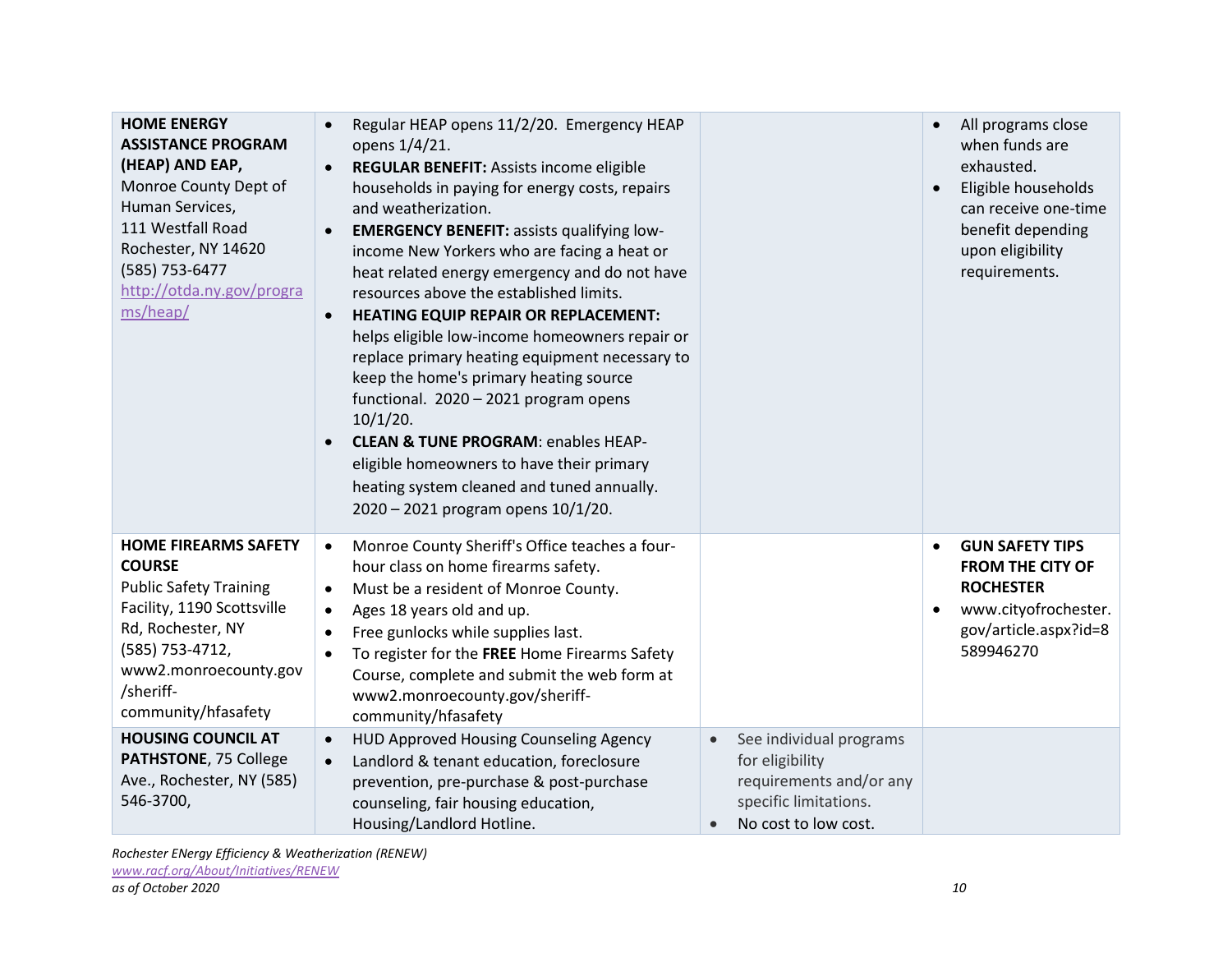| www.thehousingcouncil.o<br>rg                                                                                                                                 | Property mgmt. tools & strategies to landlords<br>$\bullet$<br>to enhance business skills, familiarization w/<br>rights & responsibilities.<br>Resources for tenants & homeowners.<br>$\bullet$                                                                                                                                                                                                                                                                                                                                 |                                                                                            |                                                                     |
|---------------------------------------------------------------------------------------------------------------------------------------------------------------|---------------------------------------------------------------------------------------------------------------------------------------------------------------------------------------------------------------------------------------------------------------------------------------------------------------------------------------------------------------------------------------------------------------------------------------------------------------------------------------------------------------------------------|--------------------------------------------------------------------------------------------|---------------------------------------------------------------------|
| <b>INJURY FREE COALITION</b><br>FOR KIDS,<br>www.injuryfree.org<br>(585) 273-4238                                                                             | Address & implement injury prevention<br>$\bullet$<br>activities through education and outreach: Child<br>Passenger Safety, Home Safety, Pedestrian<br>Safety, Bike Safety and helmets, Baby Safe Sleep<br>Coalition, Poison Prevention, etc.                                                                                                                                                                                                                                                                                   | Unintentional injury is<br>leading cause of death in<br>children under age 18.             |                                                                     |
| LIFESPAN, Home<br>Modification Programs,<br>900 Clinton Ave S,<br>Rochester, NY 14618,<br>(585) 244-8400 x151,<br>www.lifespan-<br>roch.org/safety-protection | Home Safe Home program provides general<br>$\bullet$<br>home safety review geared toward fall<br>prevention.<br>"Safety and Security for Seniors"<br>$\bullet$<br>Minor home modifications include installation of<br>$\bullet$<br>grab bars, smoke detectors, hand rails for stairs,<br>door grips, handicapped toilet seats, tub<br>transfer benches, bathtub seats.<br>Homeowners may qualify for free services<br>$\bullet$<br>and/or hire LIFESPAN to make modifications<br>paying cost of supplies & nominal service fee. | Income based.<br>$\bullet$<br>Service is donation and<br>income based in Monroe<br>County. | No plumbing,<br>electrical, ramps, or<br>general contracting.       |
| <b>MONROE COUNTY</b><br><b>DEPARTMENT OF HUMAN</b><br><b>SERVICES COVID-19</b><br><b>INFORMATION</b><br>Call 2-1-1<br>www.monroecounty.gov/<br>hs-COVID-19    | Questions about rent, food, utilities, cash<br>$\bullet$<br>assistance, health insurance, childcare, child<br>support, mental health or substance abuse,<br>public assistance, emergency assistance,<br>temporary housing, SNAP benefits, free or<br>reduced meals, etc.                                                                                                                                                                                                                                                        |                                                                                            |                                                                     |
| <b>MONROE COUNTY</b><br><b>HEALTHY</b><br><b>NEIGHBORHOOD</b><br>PROGRAM, (585) 753-<br>5073<br>www.monroecounty.gov/<br>eh-hnp.php                           | Program staff conduct a home visit and discuss<br>$\bullet$<br>Healthy Home strategies with participants.<br>Giveaways may include cleaning supplies, CO<br>and smoke detectors, fire extinguishers, &<br>educational materials                                                                                                                                                                                                                                                                                                 |                                                                                            | 14605, 14608, 14609,<br>$\bullet$<br>14611, 14621 zip<br>codes ONLY |

*Rochester ENergy Efficiency & Weatherization (RENEW) [www.racf.org/About/Initiatives/RENEW](http://www.racf.org/About/Initiatives/RENEW) as of October 2020 11*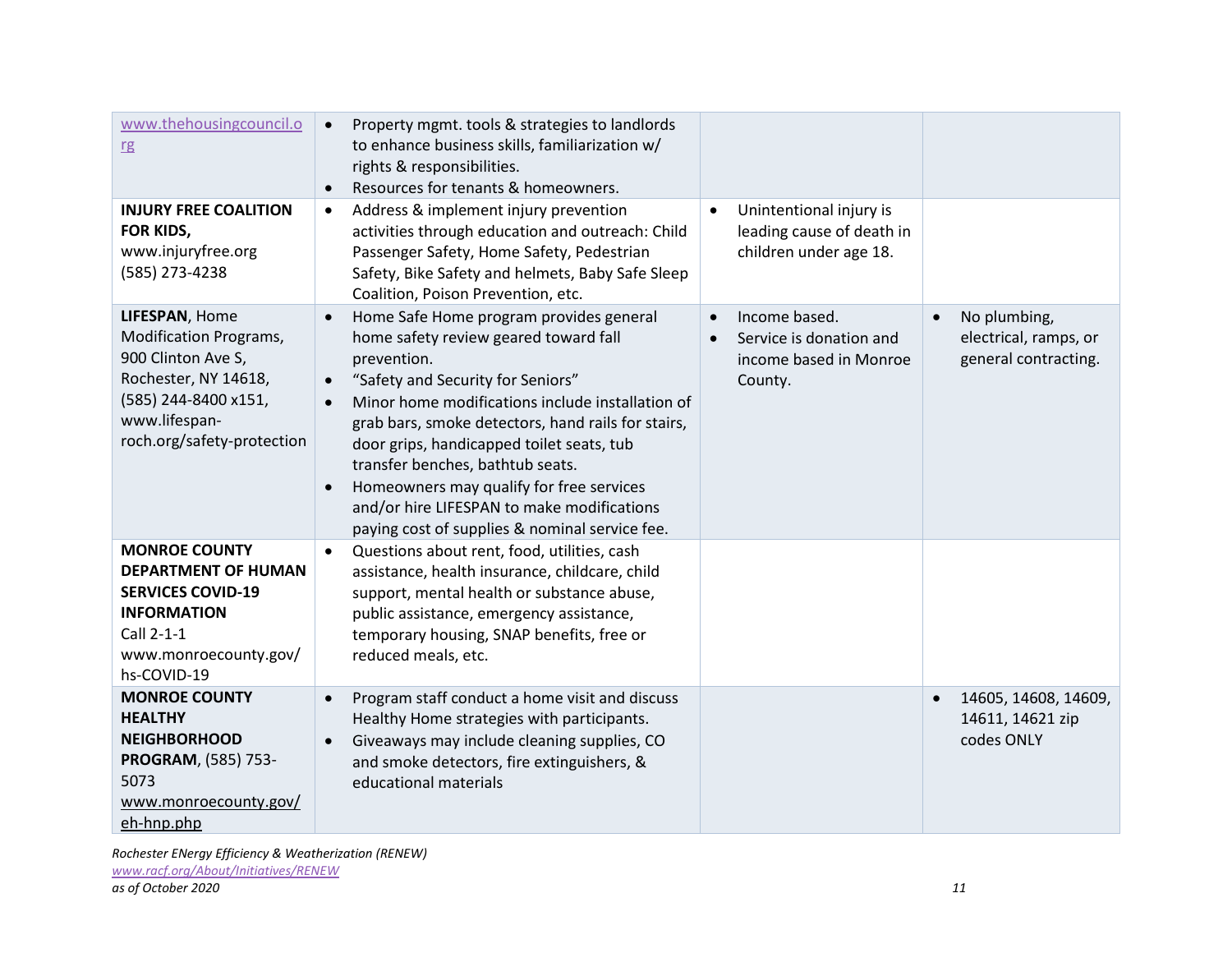| <b>MONROE COUNTY DEPT.</b><br>OF PUBLIC HEALTH<br><b>LEAD POISONING</b><br><b>PRIMARY PREVENTION</b><br>PROGRAM, (585) 753-<br>5087                                                      | Pregnant women & families with infants under 1<br>$\bullet$<br>year of age<br>Program staff conduct home visit and discuss<br>$\bullet$<br>Healthy Home strategies with participants.<br>Complete Lead Paint Hazard Inspection.<br>$\bullet$                                                                                                                                                                                                                                                                   |                                                                                                                                                                  | Homeowner or<br>landlord must fix<br>identified lead<br>hazards using lead<br>safe work practices.                                                                                                           |
|------------------------------------------------------------------------------------------------------------------------------------------------------------------------------------------|----------------------------------------------------------------------------------------------------------------------------------------------------------------------------------------------------------------------------------------------------------------------------------------------------------------------------------------------------------------------------------------------------------------------------------------------------------------------------------------------------------------|------------------------------------------------------------------------------------------------------------------------------------------------------------------|--------------------------------------------------------------------------------------------------------------------------------------------------------------------------------------------------------------|
| <b>MONROE COUNTY DEPT.</b><br>OF PUBLIC HEALTH<br><b>LEAD POISONING</b><br>PREVENTION PROGRAM,<br>www2.monroecounty.gov<br>/eh-leadpoisoning.php<br>(585) 753-5087                       | Program staff will contact families of Monroe<br>$\bullet$<br>Co. children with blood lead levels of >=5 ug/dL<br>and conduct full environmental investigation to<br>identify & remediate lead hazards.<br>Homeowners may receive plastic sheeting, paint<br>primer, free RRP training (required), loan of<br>Monroe County owned HEPA vacuum.                                                                                                                                                                 |                                                                                                                                                                  | Homeowner or<br>landlord must fix<br>identified lead<br>hazards using lead<br>safe work practices.<br>Ongoing case<br>management by staff<br>nurse until<br>acceptable Blood<br>Lead Levels are<br>achieved. |
| <b>MONROE COUNTY OFFICE</b><br>FOR THE AGING,<br>Monroe Comm. Hospital,<br>435 E. Henrietta Rd, 3rd<br>floor W, Rochester, NY<br>14620, (585) 753-6280<br>www.monroecounty.gov/<br>aging | Resources to help elders age in place.<br>$\bullet$<br>List of Senior Centers with "Grab n Go" Boxed<br>$\bullet$<br>Meals.<br>Register to have your yard cleaned up in the Sat.<br>$\bullet$<br>Nov 14 Senior Yard Clean Up. Volunteers<br>needed too.<br>Contact NY Connects/Lifespan at (585) 325-2800<br>$\bullet$<br>or (585) 244-8400 if over 60 and need assistance<br>with getting medications and groceries and if<br>not connected with a senior center and unable<br>to prepare meals for yourself. | $\bullet$                                                                                                                                                        |                                                                                                                                                                                                              |
| <b>NURSE FAMILY</b><br><b>PARTNERSHIP, (585) 753-</b><br>BABY (753-2229),                                                                                                                | Nurses visit on weekly/biweekly basis beginning<br>$\bullet$<br>early in pregnancy until child is two years old.<br>Monroe County resident<br>$\bullet$<br>Eligibility criteria require that mother is<br>$\bullet$<br>preparing to parent first baby, not more than 28                                                                                                                                                                                                                                        | Program results include:<br>$\bullet$<br>56% reduction in<br>emergency room visits<br>for accidents and<br>poisonings in the second<br>year of the child's life. |                                                                                                                                                                                                              |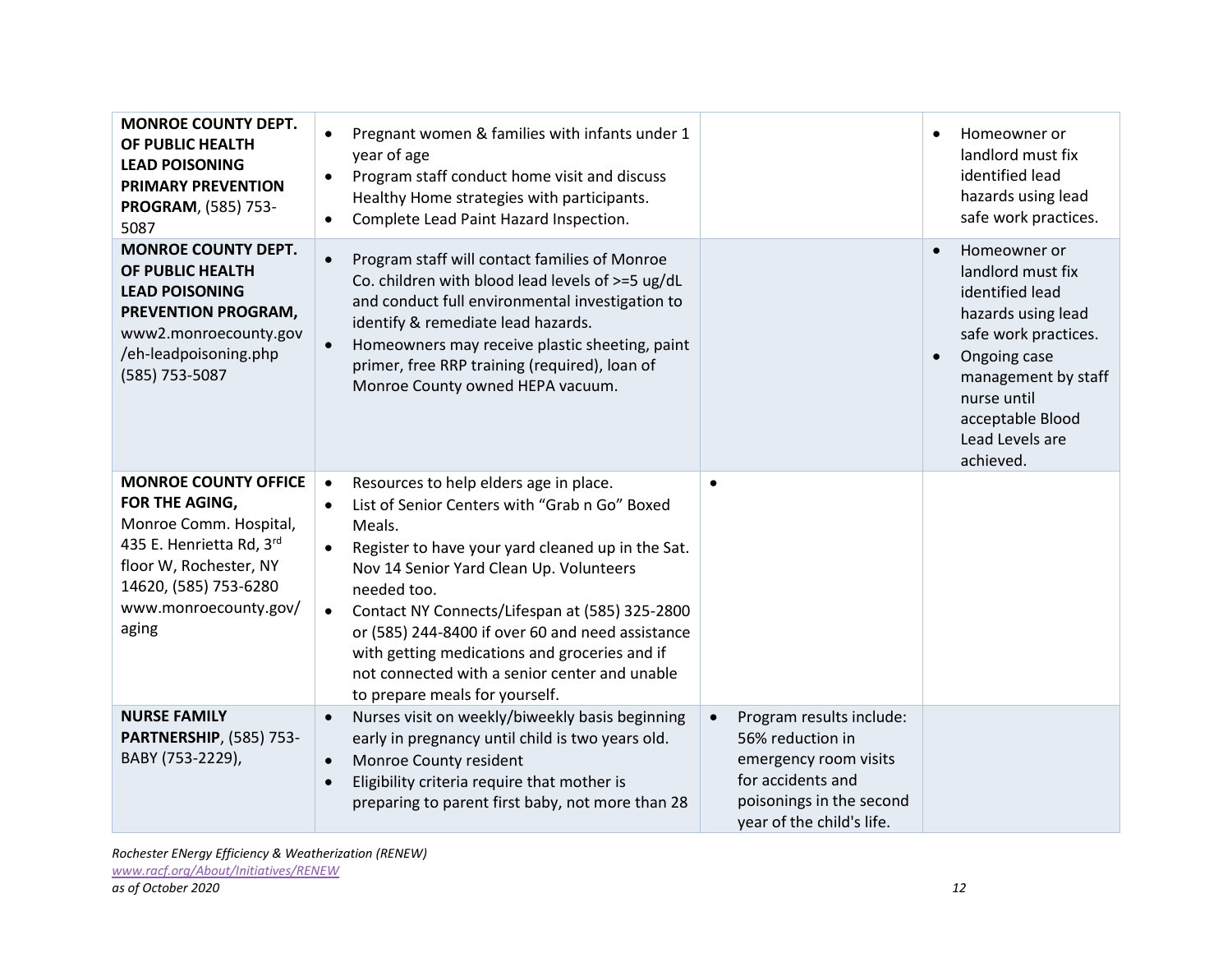|                                                                                                                                  | weeks gestation, and low-income based on<br>federal poverty guidelines.                                                                                                                                                                                                                                                                                                                                                                                                                                                      |                                                                                                                                          |                                                                                                                                                                                                                                                                                                                                |
|----------------------------------------------------------------------------------------------------------------------------------|------------------------------------------------------------------------------------------------------------------------------------------------------------------------------------------------------------------------------------------------------------------------------------------------------------------------------------------------------------------------------------------------------------------------------------------------------------------------------------------------------------------------------|------------------------------------------------------------------------------------------------------------------------------------------|--------------------------------------------------------------------------------------------------------------------------------------------------------------------------------------------------------------------------------------------------------------------------------------------------------------------------------|
| <b>ROCHESTER FINANCIAL</b><br><b>EMPOWERMENT CENTER</b><br>www.rochesterFEC.org<br>(585) 252-7110                                | FREE professional, one-on-one financial<br>$\bullet$<br>counseling to area residents as a public service.<br>Get help with building savings, paying down<br>$\bullet$<br>debt & budgeting tools, opening bank accounts,<br>establishing & building credit, foreclosure<br>prevention.<br>Counselors trained & certified by the National<br>$\bullet$<br>Foundation for Credit Counseling (NFCC).<br>Interpreters for all languages upon request.<br>$\bullet$<br>Call or go online to schedule an appt.<br>$\bullet$         | No income eligibility<br>$\bullet$<br>Open to everyone<br>$\bullet$<br>Counseling and<br>$\bullet$<br>conversations are<br>confidential. |                                                                                                                                                                                                                                                                                                                                |
| <b>RG&amp;E LOW INCOME AND</b><br><b>ADVOCACY, Customer</b><br>Service: 1 (800)-743-2110<br>https://bit.ly/2txi1uG               | RG&E has many services designed to meet the<br>$\bullet$<br>variety of needs of its customers including<br>Energy Assistance Program, Project SHARE<br>Heating Fund, Third Party Notification, Quarterly<br>Billing for Senior Citizens, Large Print Bills, Braille<br>Bills, Special Coding for Seniors, and Payment<br>Arrangements.                                                                                                                                                                                       |                                                                                                                                          |                                                                                                                                                                                                                                                                                                                                |
| <b>SMOKE DETECTORS AND</b><br><b>CARBON MONOXIDE</b><br><b>DETECTORS</b><br>Call 3-1-1<br>www.cityofrochester.gov/<br>detectors/ | Rochester Fire Department will visit any city<br>$\bullet$<br>home to ensure smoke or carbon monoxide<br>detectors are correctly installed & in working<br>order and/or install pre-purchased detectors<br>upon request.<br>Limited number of smoke and carbon monoxide<br>$\bullet$<br>detectors for low-income homeowners and in<br>emergencies.<br>SilentCall Smoke Detectors available for the<br>$\bullet$<br>hearing-impaired community. For info and<br>qualifications, call (585) 428-1362 or TTY (585)<br>428-7600. |                                                                                                                                          | Responsibility of<br>$\bullet$<br>property owner,<br>including landlords,<br>to ensure detectors<br>are in place and<br>functional.<br><b>ALL</b> smoke detectors<br>and carbon<br>monoxide detectors<br>have an expiration<br>date. Check the date<br>on the back or inside<br>the cover. Older than<br>10 years? Replace it! |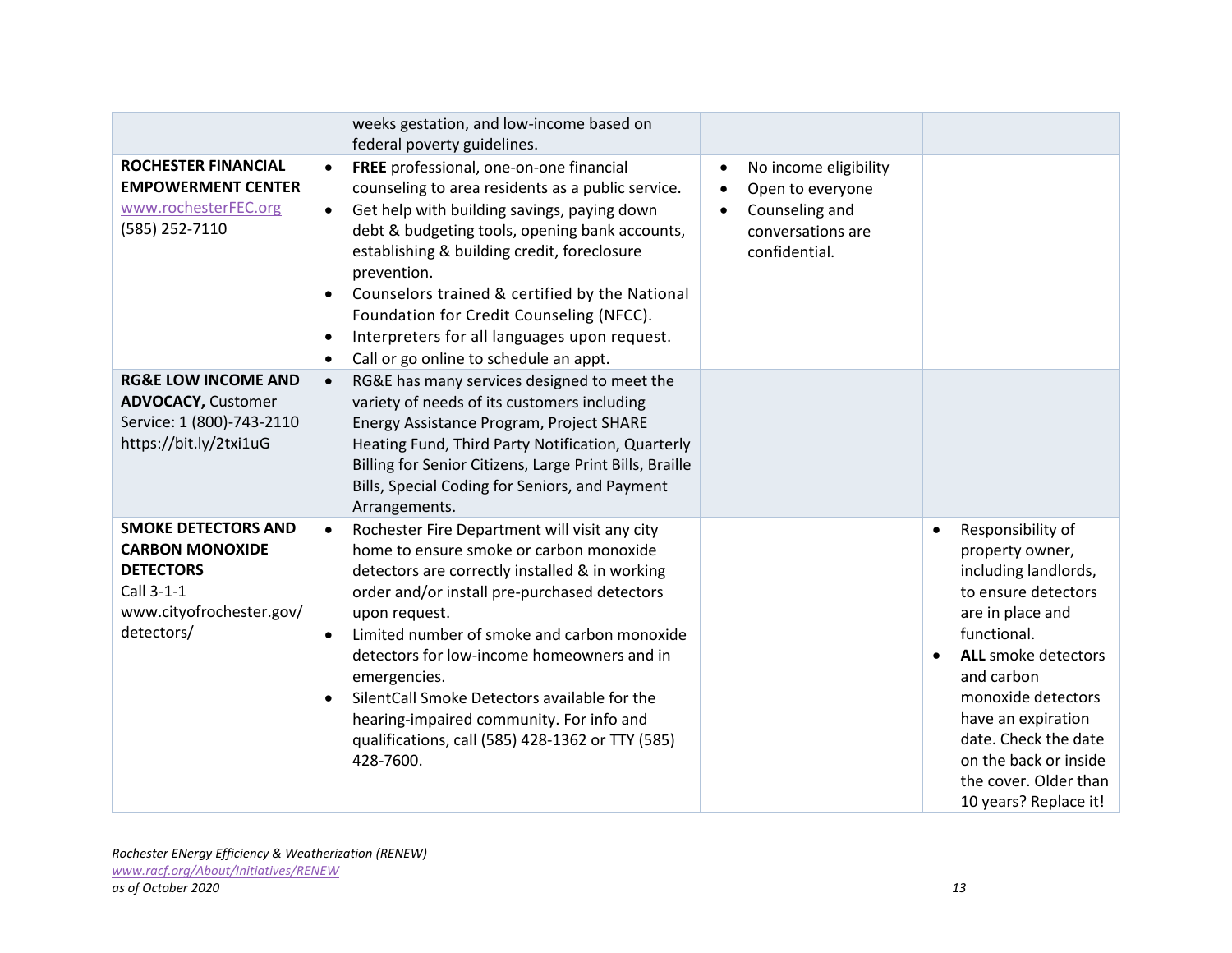| <b>SMOKING &amp; HEALTH</b><br><b>ACTION COALITION OF</b><br><b>MONROE COUNTY,</b><br>www.smokefreemonroe.c<br>om/, (585) 666-1395             | Evidence-based, policy-driven, & cost effective<br>approaches that decrease youth tobacco use,<br>motivate adult smokers to quit, & eliminate<br>exposure to second-hand smoke.                                                                                                                                                                                                                                                                                                                                                                                                                                                                                                                                                 |                                                                                                                                                                                       |
|------------------------------------------------------------------------------------------------------------------------------------------------|---------------------------------------------------------------------------------------------------------------------------------------------------------------------------------------------------------------------------------------------------------------------------------------------------------------------------------------------------------------------------------------------------------------------------------------------------------------------------------------------------------------------------------------------------------------------------------------------------------------------------------------------------------------------------------------------------------------------------------|---------------------------------------------------------------------------------------------------------------------------------------------------------------------------------------|
| <b>SUSTAINABLE HOMES</b><br><b>ROCHESTER (SHR)</b><br>(585) 546-3700, ext. 3003<br>www.cityofrochester.gov/<br>article.aspx?id=21474839<br>140 | SHR is a FREE community education and<br>$\bullet$<br>outreach campaign to encourage installation of<br>clean heating and cooling (CH&C) technologies<br>and improve home energy efficiency.<br>CH&C technologies include air source heat<br>$\bullet$<br>pumps, heat pump water heaters and ground<br>source heat pumps.<br>Sign up for a free, no obligation home energy<br>$\bullet$<br>assessment, from a NYSERDA vetted contractor.<br>Learn about NYSERDA and Utility incentives for<br>energy efficiency and heat pumps that can save<br>you money on home improvements.<br>Get unbiased answers to your questions about<br>$\bullet$<br>your energy assessment or quotes on CH&C<br>technologies from the SHR campaign. | Homeowners or<br>$\bullet$<br>renters in buildings<br>with 1-4 units.<br>Renters must work<br>with their landlord to<br>get work done.<br>Incentives are based<br>on renter's income. |
| <b>IN-KIND</b>                                                                                                                                 |                                                                                                                                                                                                                                                                                                                                                                                                                                                                                                                                                                                                                                                                                                                                 |                                                                                                                                                                                       |
| <b>FLOWER CITY HABITAT</b><br>FOR HUMANITY (585)<br>546-1470, 755 Culver Rd.,<br>Rochester, NY 14609<br>www.rochesterhabitat.org               | Habitat homes purchased through no-profit<br>$\bullet$<br>mortgage held by Flower City Habitat for<br>Humanity.<br>Selection of homebuyers based on family's need<br>$\bullet$<br>for decent affordable shelter, ability to pay no-<br>profit mortgage, & willingness to partner.<br>Typical homebuyer's household income is 35-<br>70% AMI. Each family contributes a minimum of<br>300 hours of sweat equity.                                                                                                                                                                                                                                                                                                                 |                                                                                                                                                                                       |